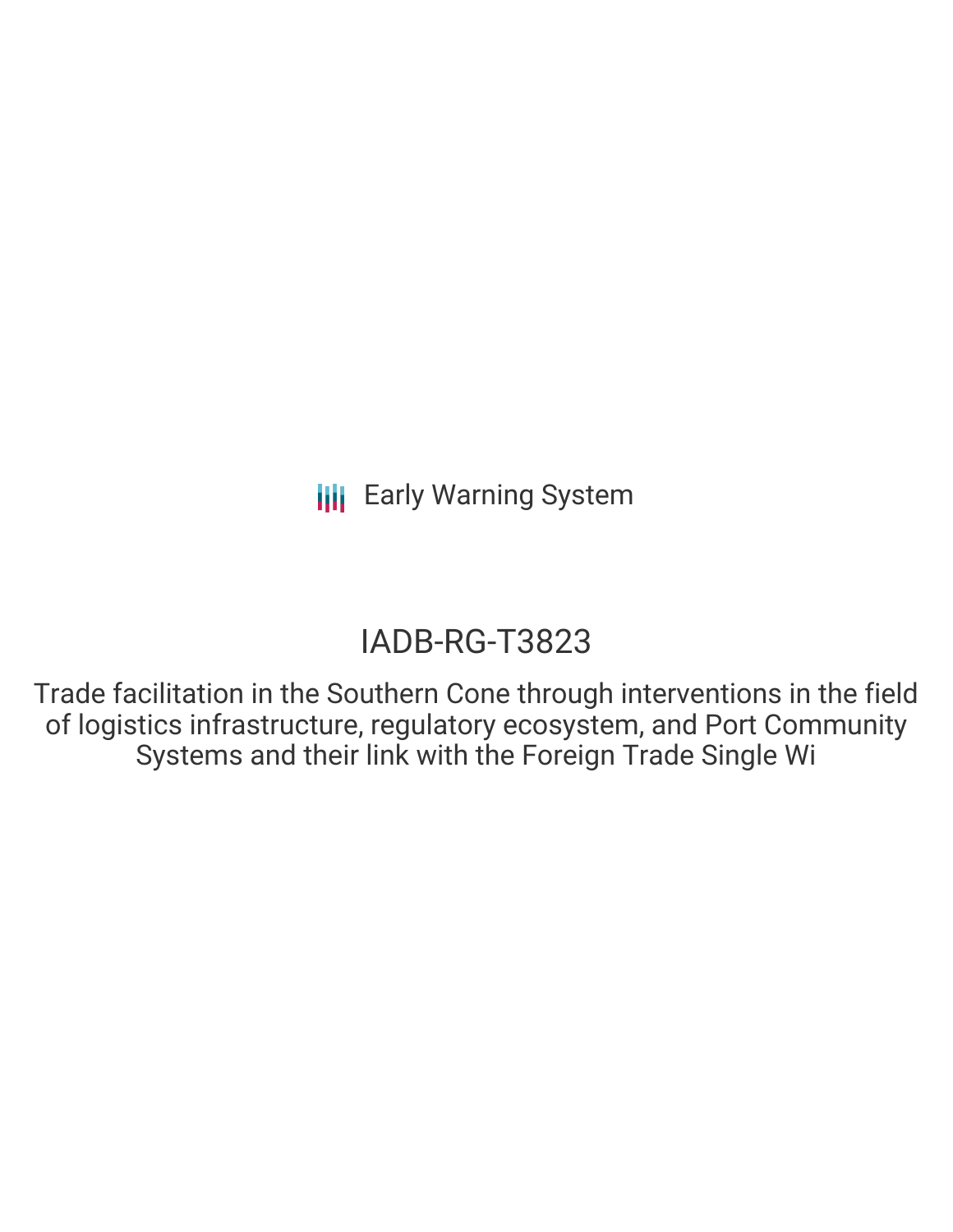

Trade facilitation in the Southern Cone through interventions in the field of logistics infrastructure, regulatory ecosystem, and <mark>Dort Community Systems and their link with the Foreign Trade Single</mark>

#### **Quick Facts**

| <b>Countries</b>               | Argentina, Chile, Paraguay, Uruguay                                           |
|--------------------------------|-------------------------------------------------------------------------------|
| <b>Financial Institutions</b>  | Inter-American Development Bank (IADB)                                        |
| <b>Status</b>                  | Approved                                                                      |
| <b>Bank Risk Rating</b>        | С                                                                             |
| <b>Borrower</b>                | Regional                                                                      |
| <b>Sectors</b>                 | Industry and Trade, Infrastructure, Law and Government, Technical Cooperation |
| <b>Investment Type(s)</b>      | <b>Advisory Services, Grant</b>                                               |
| <b>Investment Amount (USD)</b> | $$0.28$ million                                                               |
| <b>Project Cost (USD)</b>      | $$0.28$ million                                                               |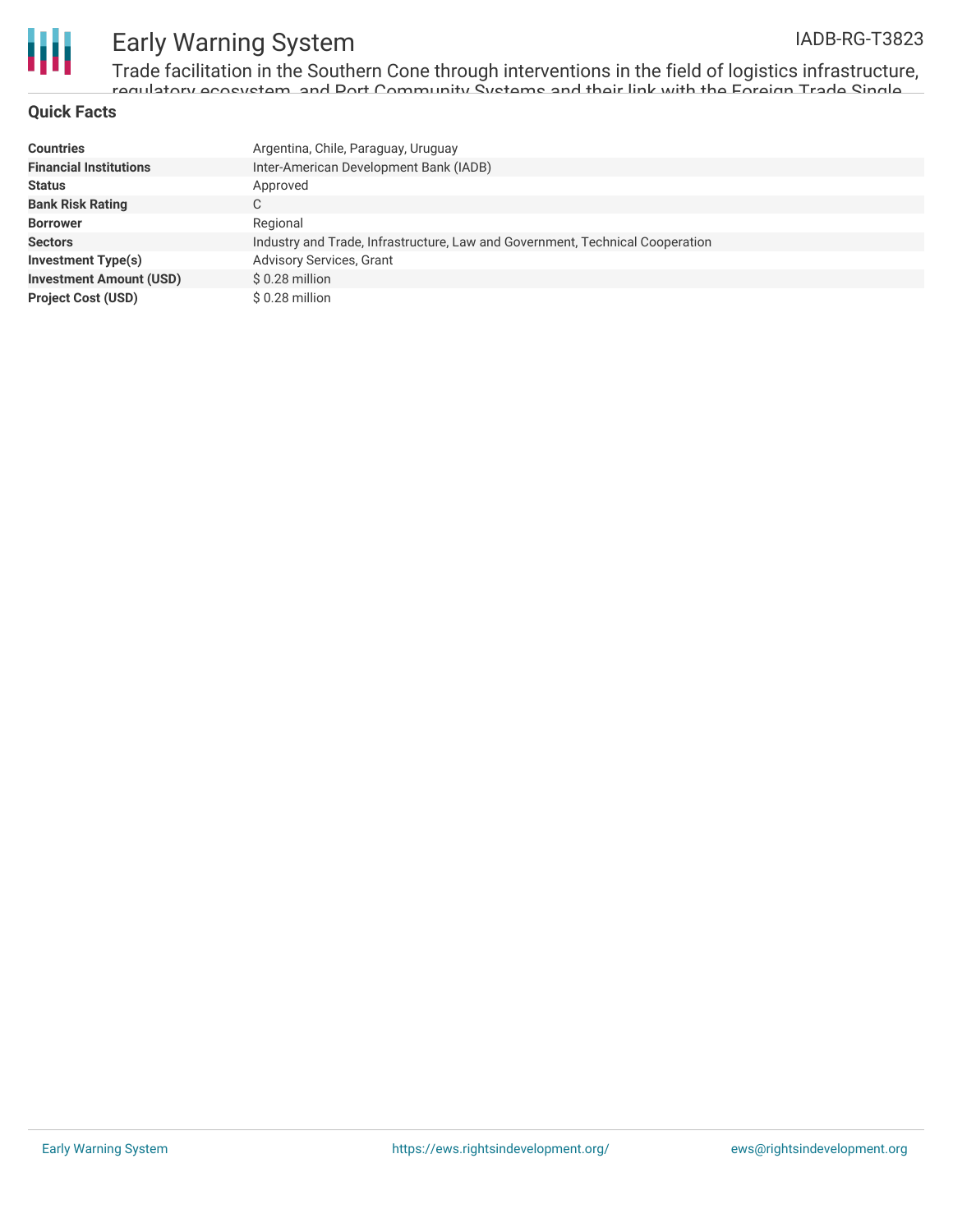

### IADB-RG-T3823

Trade facilitation in the Southern Cone through interventions in the field of logistics infrastructure, regulatory ecosystem, and Port Community Systems and their link with the Foreign Trade Single

### **Project Description**

Contribute to the development of countries through innovative solutions in trade facilitation processes, through interventions in the field of logistics infrastructure, regulatory ecosystem and the implementation of coordination mechanisms between the Single Windows for Foreign Trade (VUCE), the Single Windows of Investment (VUI) and Port Community Systems (PCS for its acronym in English) through the use of disruptive technologies. This will support initiatives that complement the portfolio in design and execution of the Trade and Investment Division (INT / TIN) in Argentina, Chile, Paraguay and Uruguay.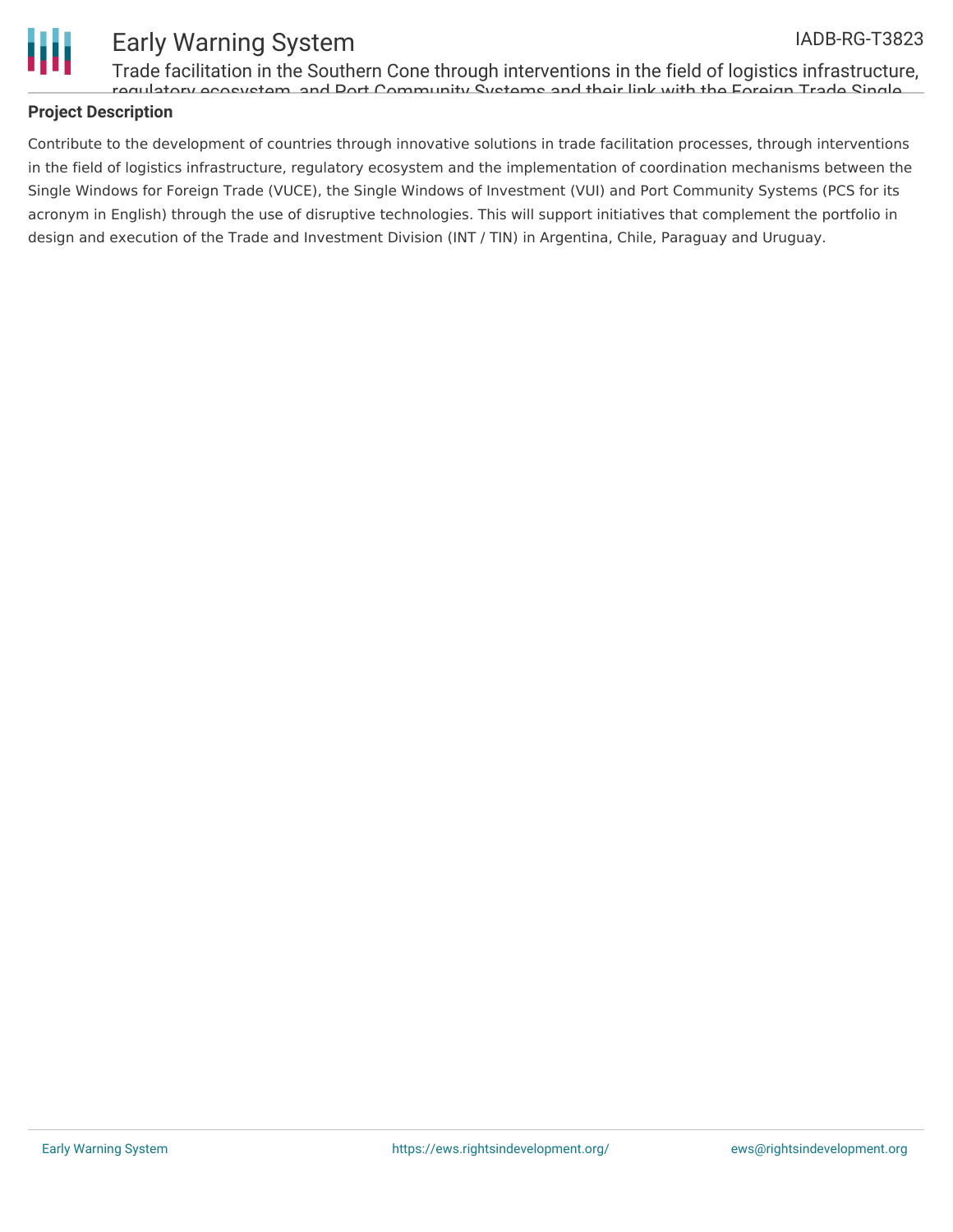

Trade facilitation in the Southern Cone through interventions in the field of logistics infrastructure, regulatory ecosystem, and <mark>Dort Community Systems and their link with the Foreign Trade Single</mark>

### **Investment Description**

• Inter-American Development Bank (IADB)